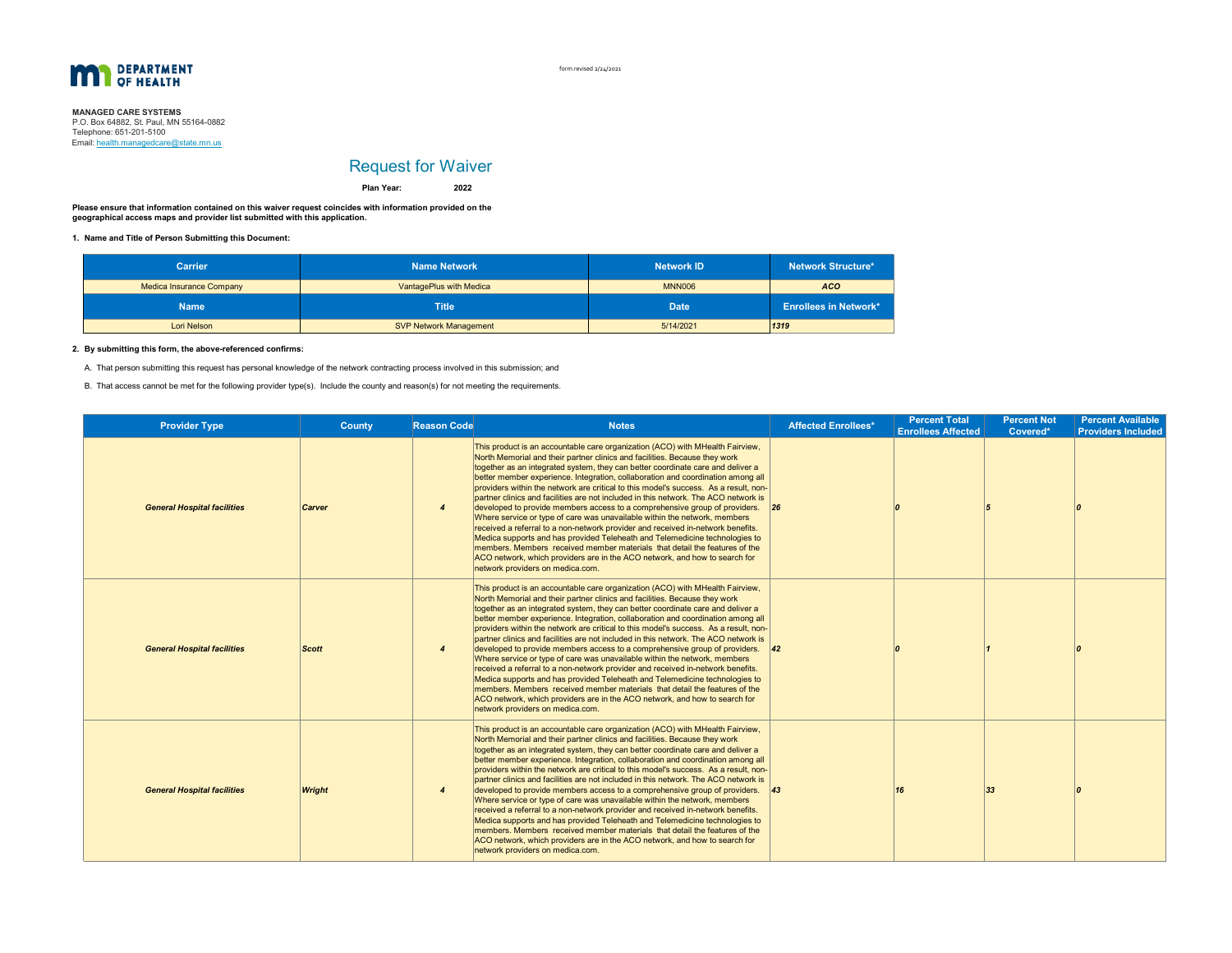For all reason codes, carriers must demonstrate with specific data that geographic access standards cannot be met. Carriers must state what steps were and will be taken to address network inadequacies (MN Statutes § 62K.10, subdivision 5).

## **Allowable Waiver Reason Codes and Guidelines for Initial Approval**

*Applications to waive the requirements in Minnesota Statutes 62K.10 Subd. 2 or 3 must fit one of the following reason codes. Waivers automatically expire after one year. The commissioner shall only approve a* subsequent waiver application that satisfies the requirements in Minnesota Statutes 62K.10 Subd. 5, demonstrates that the carrier took the steps it proposed to address network inadequacy, *and explains why the carrier continues to be unable to satisfy the requirements.*

## **Reason Code 1:**

Carrier has conducted a search for providers and determined that, for each county in the plan service area, there are no providers physically present of the type requested in the waiver.

#### **Carriers must:**

- 1. Provide a description of physical geography and/or other factors that affect the location of providers (as relevant)
- 2. Demonstrate consultation of at least two provider directories and/or data sources. Provide a description of the provider directories and/or data sources consulted,
- including a brief explanation of why the sources are believed to be accurate and complete. Examples of acceptable provider directories and data sources include, but are not limited to: a. NPPES NPI Registry
- b. Medicare Physician Compare
- c. Minnesota Health Care Programs Provider Directory
- d. Healthgrades
- e.
- SAMHSA Behavioral Health Provider Directories National Institute of Health (NIH) U.S. National Library of Medicine MedlinePlus Directories f.
- g. Quest Analytics
- 3. For Primary Care, Pediatric Services (Primary Care), General Hospital and Mental Health provider types:
	- a. State the total number and percentage of estimated enrollees affected in the county not meeting the geographic standard as of the submission date of waiver. Select only one county per line.
	- b. State how access will be provided for this provider type for enrollees of the affected county.
		- For example, does the carrier provide transportation services/vouchers, in-home care options, virtual care services, and/or telemedicine services?
			- If, in its waiver application, a health carrier demonstrates to the commissioner that there are no providers of a specific type or specialty in a county, the commissioner may approve a waiver in which the health carrier is allowed to address network inadequacy in that county by providing for patient access to providers of that type or specialty via telemedicine
		- ii. If telemedicine is used to provide access:
			- 1. These services must meet the definition of "telemedicine" in Minnesota Statutes
			- 62A.671, subdivision 9.
			- 2. Carrier must describe the extent to which telemedicine services are available
			- a. How many network providers of the impacted provider type have contracts to conduct/provide telemedicine services?
- 4. Describe how they will assess the availability of providers who begin practice in the service area where the standard cannot currently be met and agree to conduct this assessment quarterly
- a. Assessment of availability must include consultation of at least two provider directories and/or data sources, as described in item 2, above

## **Reason Code 2:**

Provider does not meet carrier's credentialing requirements.

## **Carriers must:**

- 1. Cite the reason(s) provider does not meet credentialing requirements
- 2. For Primary Care, Pediatric Services (Primary Care), General Hospital, and Mental Health provider types
- a. State the total number and percentage of estimated enrollees affected in the county not meeting the geographic standard as of the submission date of waiver. Select only one county per line. 3. State how access will be provided for this provider type for enrollees of the affected county. For example, does the carrier allow enrollees to receive out-of-network
	- care at in-network rates, provide transportation services/vouchers, in-home care options, virtual care services, and/or telemedicine services?
		- i. If telemedicine is used to provide access:
			- 1. These services must meet the definition of "telemedicine" in Minnesota Statutes
			- 62A.671, subdivision 9
			- 2. Carrier must describe the extent to which telemedicine services are available
				- a. How many network providers of the impacted provider type have contracts to conduct/provide telemedicine services?

#### **Reason Code 3:**

Carrier has made a good faith effort to contract with provider and provider has refused to accept a contract.

#### **Carriers must:**

- 1. Cite the reason(s) provider state(s) for refusing contract(s)
- 2. For Primary Care, Pediatric Services (Primary Care), General Hospital and Mental Health provider types
- a. State the total number and percentage of estimated enrollees affected in the county not meeting the geographic standard as of the submission date of waiver. Select only one county per line. 3. State how access will be provided for this provider type for enrollees of the affected county. For example, does the carrier allow enrollees to receive out-of-network
- care at in-network rates, provide transportation services/vouchers, in-home care options, virtual care services, and/or telemedicine services?
	- i. If telemedicine is used to provide access:
		- 1. These services must meet the definition of "telemedicine" in Minnesota Statutes
		- 62A.671, subdivision 9
		- 2. Carrier must describe the extent to which telemedicine services are available
			- a. How many network providers of the impacted provider type have contracts to conduct/provide telemedicine services?

## **Reason Code 4:**

Network is an Accountable Care Organization (ACO) or Narrow Network.

## **Carriers must:**

- 1. Specify the network structure: Accountable Care Organization (ACO) or Narrow Network
	- a. If the network is an ACO, provide a brief description of the major health systems participating in the network
	- b. If the network is a narrow network, describe the features of the network that restrict access
	- c. For both ACOs and Narrow Networks, state what percentage of available Primary Care, Pediatric Services (Primary Care), General Hospital, and Mental Health providers are included in the county and of the provider type for which a waiver is requested